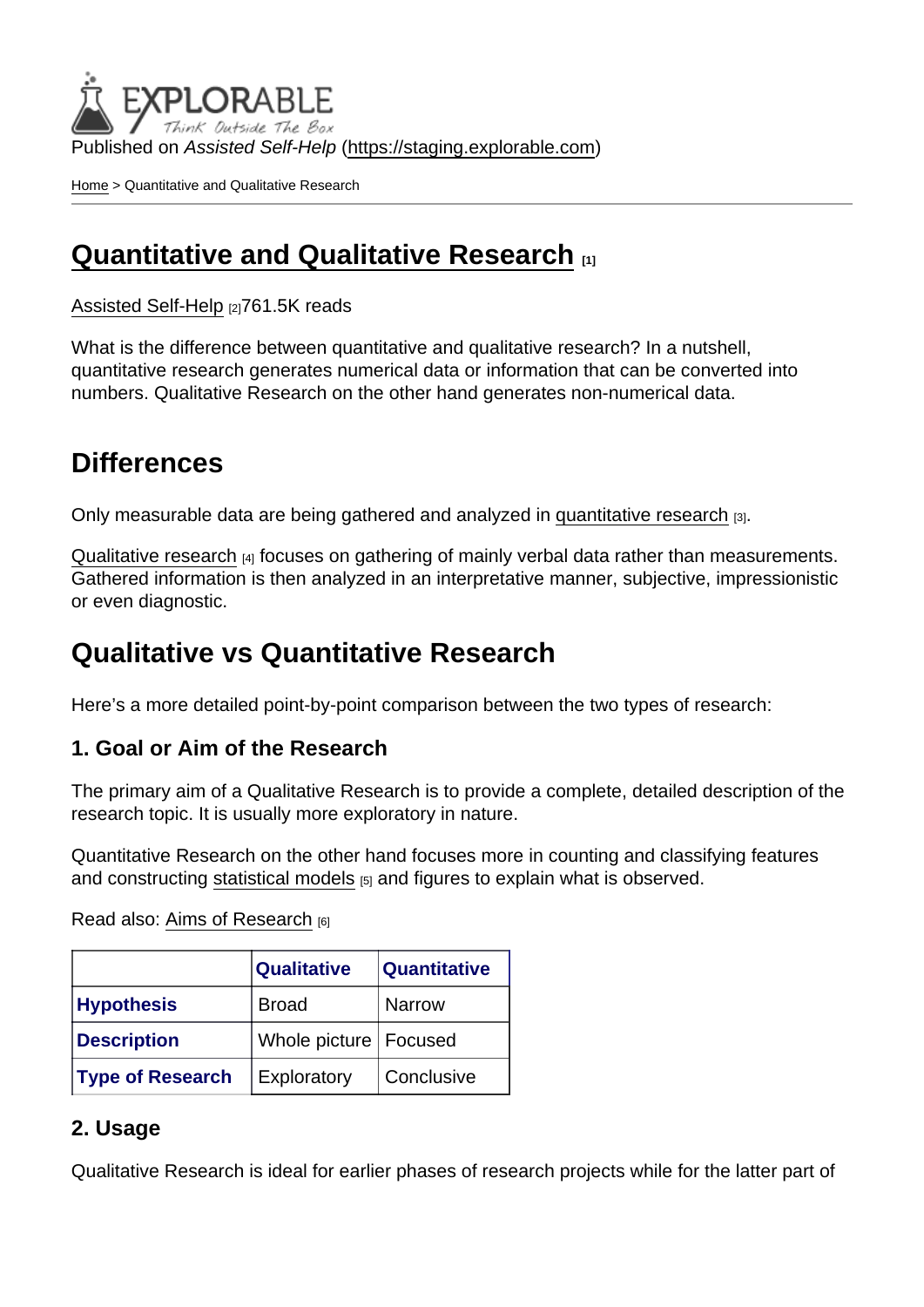the research project, Quantitative Research is highly recommended. Quantitative Research provides the researcher a clearer picture of what to expect in his research compared to Qualitative Research.

|       | <b>Qualitative</b> | <b>Quantitative</b> |
|-------|--------------------|---------------------|
| Phase | Early              | l Late              |

#### 3. Data Gathering Instrument

The researcher serves as the primary data gathering instrument in Qualitative Research. Here, the researcher employs various data-gathering strategies, depending upon the thrust or approach of his research. Examples of data-gathering strategies used in Qualitative Research are individual in-depth interviews, structured and non-structured interviews, focus groups, narratives, content or documentary analysis, participant observation and archival research.

On the other hand, Quantitative Research makes use of tools such as questionnaires, surveys, measurements and other equipment to collect numerical or measurable data.

### 4. Type of Data

The presentation of data in a Qualitative Research is in the form of words (from interviews) and images (videos) or objects (such as artifacts). If you are conducting a Qualitative Research what will most likely appear in your discussion are figures in the form of graphs. However, if you are conducting a Quantitative Research, what will most likely appear in your discussion are tables containing data in the form of numbers and statistics.

#### 5. Approach

Qualitative Research is primarily subjective in approach as it seeks to understand human behavior and reasons that govern such behavior. Researchers have the tendency to become subjectively immersed in the subject matter in this type of research method.

In Quantitative Research, researchers tend to remain objectively separated from the subject matter. This is because Quantitative Research is objective in approach in the sense that it only seeks precise measurements and analysis of target concepts to answer his inquiry.

Read also: [Qualitative research](https://staging.explorable.com/qualitative-research-design) [4], [Quantitative research](https://staging.explorable.com/quantitative-research-design) [3]

## Determining Which Method Should Be Used

Debates have been ongoing, tackling which method is better than the other. The reason why this remains unresolved until now is that, each has its own strengths and weaknesses which actually vary depending upon the topic the researcher wants to discuss. This then leads us to the question "Which method should be used?"

If your study aims to find out the answer to an inquiry through numerical evidence, then you should make use of the Quantitative Research. However, if in your study you wish to explain further why this particular event happened, or why this particular phenomenon is the case, then you should make use of Qualitative Research.